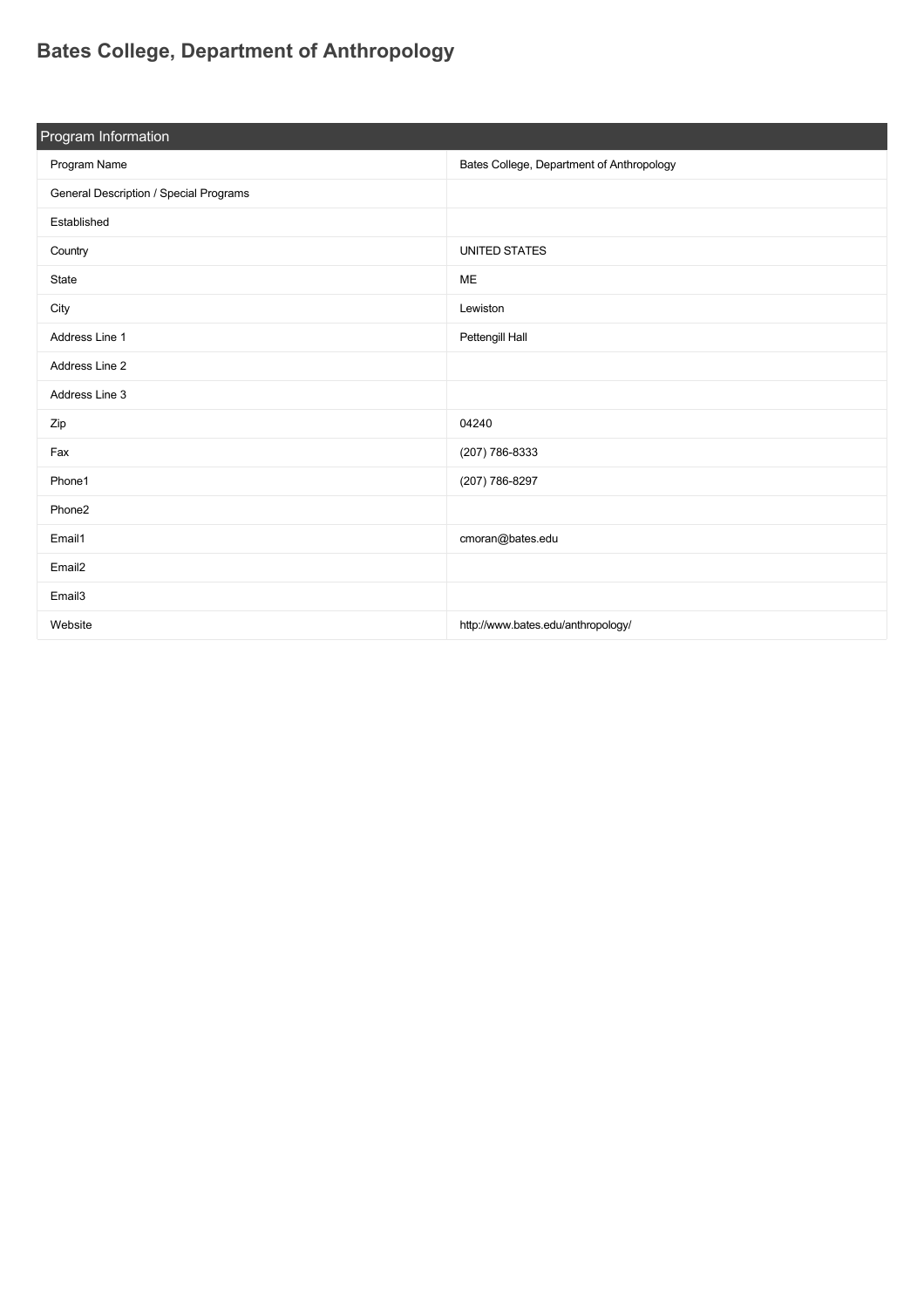| <b>Program Details</b>        |                                                                                                                                                                                                                                                                                             |  |  |
|-------------------------------|---------------------------------------------------------------------------------------------------------------------------------------------------------------------------------------------------------------------------------------------------------------------------------------------|--|--|
| Degrees Offered               | Anthropology BA/BS                                                                                                                                                                                                                                                                          |  |  |
| <b>Highest Degree Offered</b> | BA/BS                                                                                                                                                                                                                                                                                       |  |  |
| <b>BA/BS Field Areas</b>      | • Anthropology<br>• Archaeology<br>• Biological Anthropology<br>• Cultural Anthropology<br>• Museum/Curatorial Studies                                                                                                                                                                      |  |  |
| <b>BA/ BS Requirements</b>    | Required: Cultural Anthropology; either Archaeology or Human Evolution; Culture<br>and Interpretation; Production and Reproduction; History of Anthropology; either<br>Ethnographic Fieldwork or Archaeological Excavation; and Senior Thesis. In<br>addition, four anthropology electives. |  |  |
| <b>Experience Offered</b>     | • Internship                                                                                                                                                                                                                                                                                |  |  |
| <b>Research Facilities</b>    | Bates College Art Museum houses the Whitehouse Collection of Pre-Columbian<br>ritual artifacts. An archaeological laboratory available for study and analysis of<br>skeletal remains and collections of artifacts.                                                                          |  |  |
| <b>Support Opportunities</b>  | A wide variety of internal college grants available for students and faculty to<br>support research, travel, and service learning projects during the academic year,<br>as well as over the summer.                                                                                         |  |  |
| <b>Library Resources</b>      | Ladd Library is an excellent resource.                                                                                                                                                                                                                                                      |  |  |
| Internships Available         |                                                                                                                                                                                                                                                                                             |  |  |
| Internship Info               | Service learning opportunities and summer internships available through the<br>Harward Center.                                                                                                                                                                                              |  |  |
| Internship Required           |                                                                                                                                                                                                                                                                                             |  |  |
| Publications                  | Newsletters online at the Bates College website.                                                                                                                                                                                                                                            |  |  |
| Certs Offered                 |                                                                                                                                                                                                                                                                                             |  |  |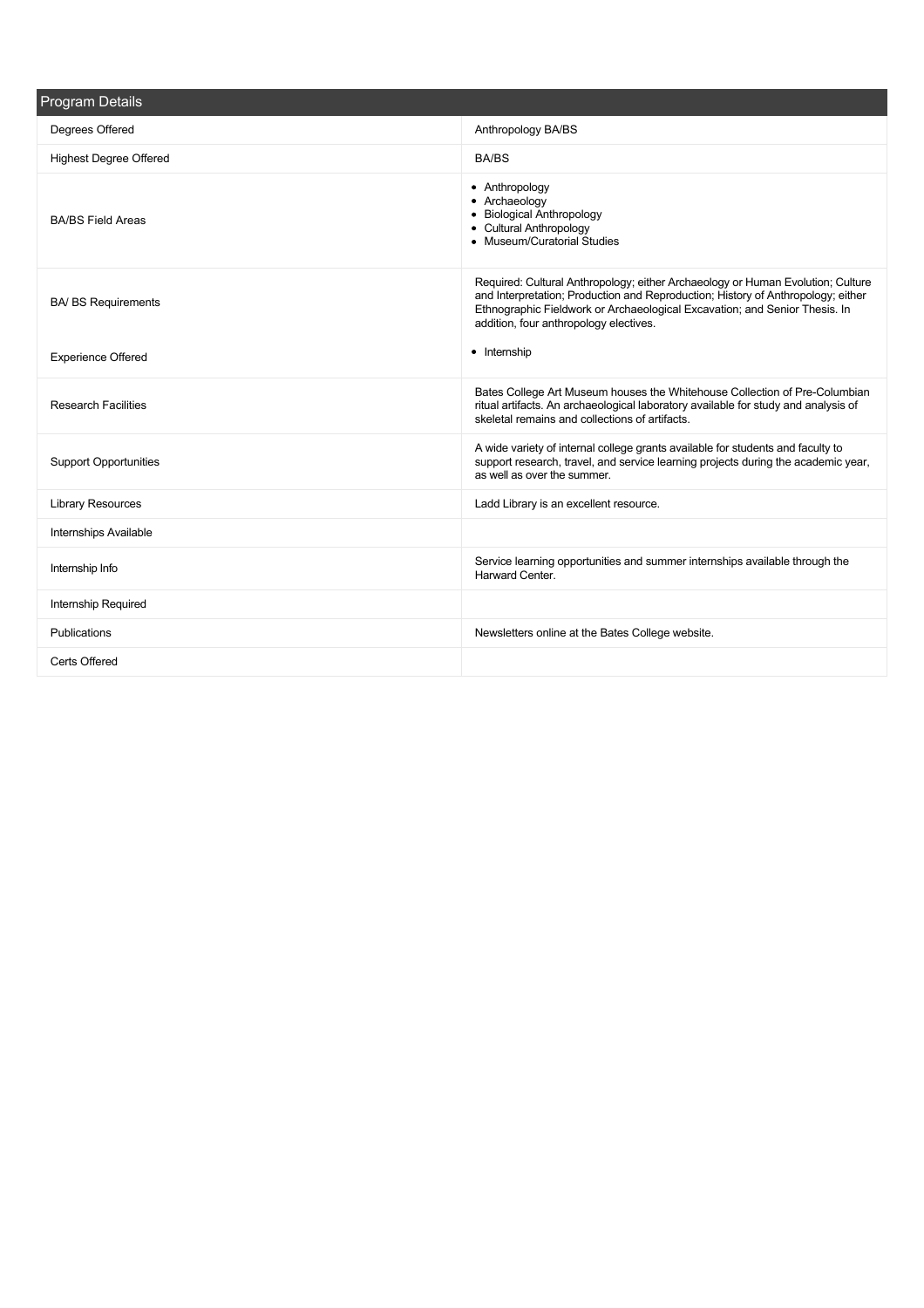| Statistical Information |                                                         |                |  |
|-------------------------|---------------------------------------------------------|----------------|--|
|                         | AA/AS DEGREES GRANTED TO FEMALES                        | 0              |  |
|                         | Number of New Grad Students                             | 0              |  |
|                         | BA/BS Degrees Granted To Males                          | 3              |  |
|                         | MA/MS Degrees Granted To Females                        | $\mathbf 0$    |  |
|                         | AA/AS Degrees Granted To Males                          | 0              |  |
|                         | PHD Degrees Granted To Males                            | $\mathbf 0$    |  |
| 2018-19                 | MA/MS Degrees Granted To Males                          | 0              |  |
|                         | Number of Female Undergrad Students                     | 22             |  |
|                         | BA/BS DEGREES GRANTED TO FEMALES                        | 8              |  |
|                         | PHD Degrees Granted To Females                          | 0              |  |
|                         | Number of Male Undergrad Students                       | 12             |  |
|                         | Number of Female Grad Students                          | $\mathbf 0$    |  |
|                         | Percentage OF FULL-TIME GRAD STUDENTS receiving funding | 0              |  |
|                         | Number of Male Grad Students                            | $\mathbf 0$    |  |
|                         | AA/AS DEGREES GRANTED TO FEMALES                        | 0              |  |
|                         | Number of New Grad Students                             | 0              |  |
|                         | BA/BS Degrees Granted To Males                          | $\overline{2}$ |  |
|                         | MA/MS Degrees Granted To Females                        | 0              |  |
|                         | AA/AS Degrees Granted To Males                          | $\mathbf 0$    |  |
|                         | PHD Degrees Granted To Males                            | 0              |  |
| 2017-18                 | MA/MS Degrees Granted To Males                          | 0              |  |
|                         | Number of Female Undergrad Students                     | 26             |  |
|                         | BA/BS DEGREES GRANTED TO FEMALES                        | $\overline{7}$ |  |
|                         | PHD Degrees Granted To Females                          | 0              |  |
|                         | Number of Male Undergrad Students                       | 11             |  |
|                         | Number of Female Grad Students                          | $\mathbf 0$    |  |
|                         | Percentage OF FULL-TIME GRAD STUDENTS receiving funding | $\mathbf 0$    |  |
|                         | Number of Male Grad Students                            | $\mathbf 0$    |  |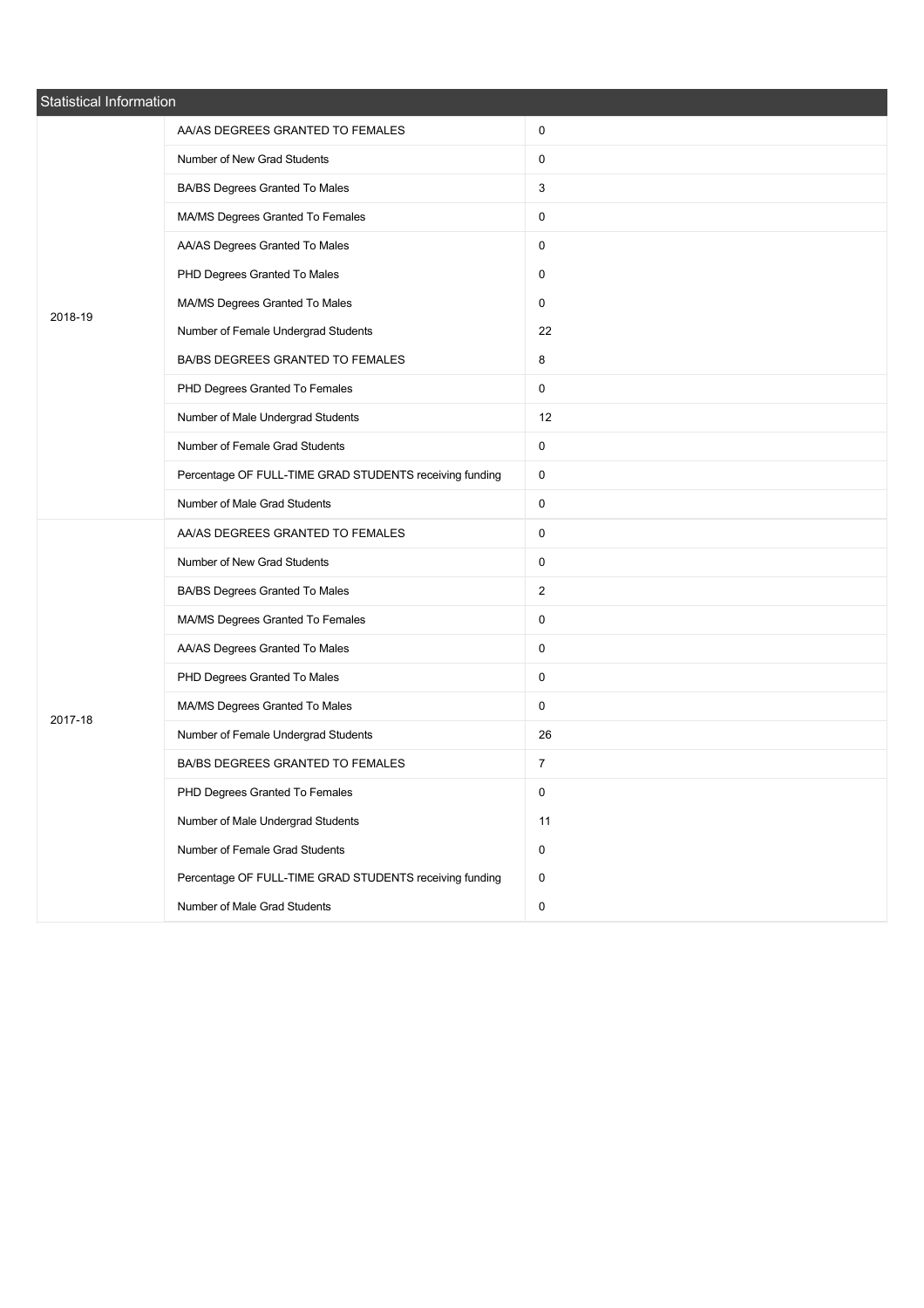|         | AA/AS DEGREES GRANTED TO FEMALES                        | 0              |
|---------|---------------------------------------------------------|----------------|
|         | Number of New Grad Students                             | 0              |
|         | BA/BS Degrees Granted To Males                          | 3              |
|         | MA/MS Degrees Granted To Females                        | 0              |
|         | AA/AS Degrees Granted To Males                          | 0              |
|         | PHD Degrees Granted To Males                            | 0              |
| 2016-17 | MA/MS Degrees Granted To Males                          | $\mathsf 0$    |
|         | Number of Female Undergrad Students                     | 20             |
|         | BA/BS DEGREES GRANTED TO FEMALES                        | 6              |
|         | PHD Degrees Granted To Females                          | $\mathsf 0$    |
|         | Number of Male Undergrad Students                       | 6              |
|         | Number of Female Grad Students                          | 0              |
|         | Percentage OF FULL-TIME GRAD STUDENTS receiving funding | $\mathsf 0$    |
|         | Number of Male Grad Students                            | 0              |
|         | AA/AS DEGREES GRANTED TO FEMALES                        | 0              |
|         | Number of New Grad Students                             | 0              |
|         | BA/BS Degrees Granted To Males                          | $\overline{2}$ |
|         | MA/MS Degrees Granted To Females                        | 0              |
|         | AA/AS Degrees Granted To Males                          | 0              |
|         | PHD Degrees Granted To Males                            | 0              |
|         | MA/MS Degrees Granted To Males                          | $\mathsf 0$    |
| 2015-16 | Number of Female Undergrad Students                     | 20             |
|         | BA/BS DEGREES GRANTED TO FEMALES                        | 10             |
|         | PHD Degrees Granted To Females                          | 0              |
|         | Number of Male Undergrad Students                       | 4              |
|         | Number of Female Grad Students                          | 0              |
|         | Percentage OF FULL-TIME GRAD STUDENTS receiving funding | $\mathsf 0$    |
|         | Number of Male Grad Students                            | $\mathsf 0$    |
|         | AA/AS DEGREES GRANTED TO FEMALES                        | $\mathsf 0$    |
|         | Number of New Grad Students                             | 0              |
|         | BA/BS Degrees Granted To Males                          | 4              |
|         | MA/MS Degrees Granted To Females                        | $\mathsf 0$    |
|         | AA/AS Degrees Granted To Males                          | $\mathsf 0$    |
|         | PHD Degrees Granted To Males                            | 0              |
|         | MA/MS Degrees Granted To Males                          | $\mathbf 0$    |
| 2014-15 | Number of Female Undergrad Students                     | 23             |
|         | BA/BS DEGREES GRANTED TO FEMALES                        | $\overline{7}$ |
|         | PHD Degrees Granted To Females                          | $\mathbf 0$    |
|         | Number of Male Undergrad Students                       | 11             |
|         | Number of Female Grad Students                          | 0              |
|         | Percentage OF FULL-TIME GRAD STUDENTS receiving funding | 0              |
|         | Number of Male Grad Students                            | $\mathsf 0$    |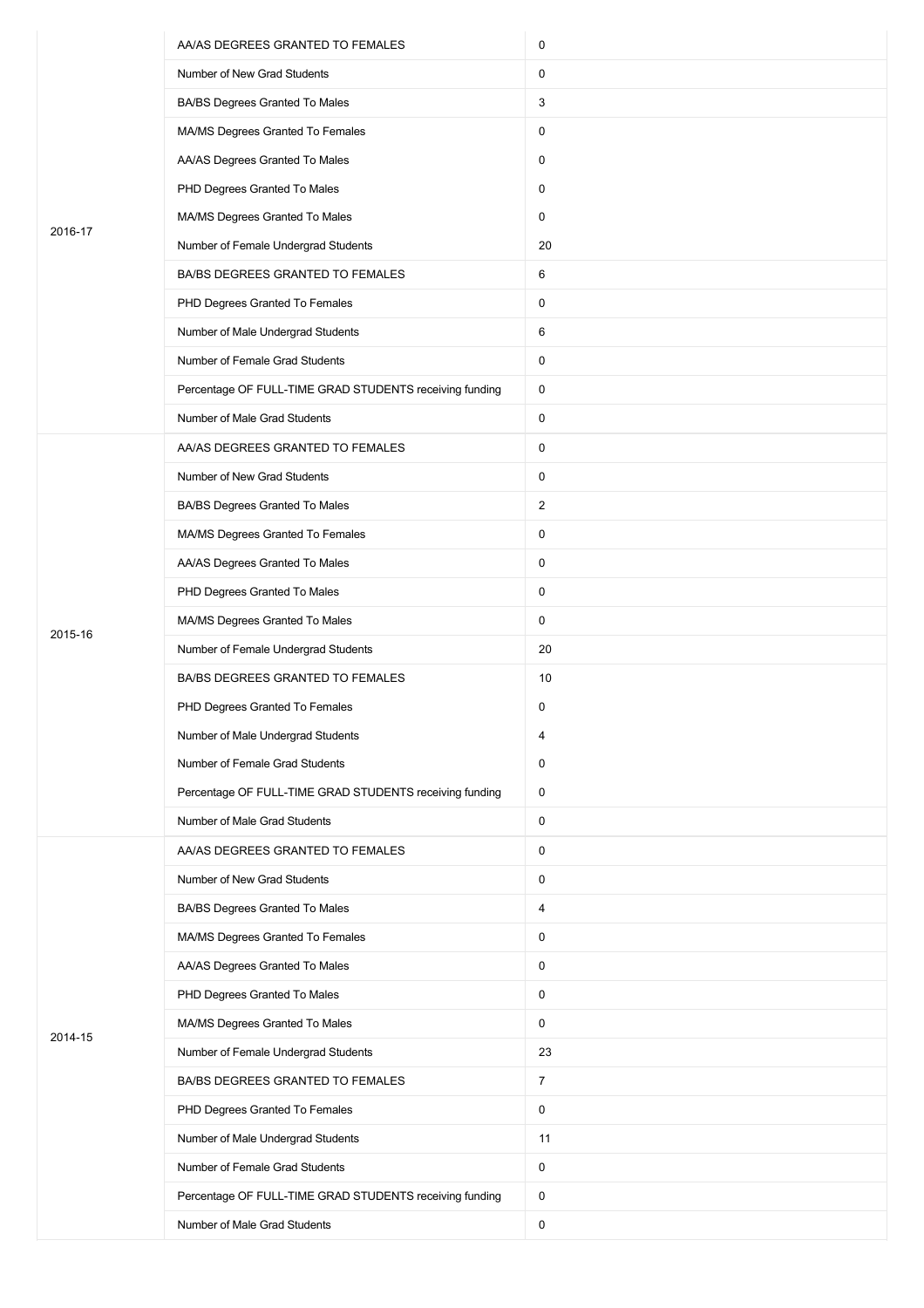|         | AA/AS DEGREES GRANTED TO FEMALES                        | 0            |
|---------|---------------------------------------------------------|--------------|
|         | Number of New Grad Students                             | 0            |
|         | BA/BS Degrees Granted To Males                          | 3            |
|         | MA/MS Degrees Granted To Females                        | 0            |
|         | AA/AS Degrees Granted To Males                          | 0            |
|         | PHD Degrees Granted To Males                            | 0            |
| 2013-14 | MA/MS Degrees Granted To Males                          | 0            |
|         | Number of Female Undergrad Students                     | 23           |
|         | BA/BS DEGREES GRANTED TO FEMALES                        | 8            |
|         | PHD Degrees Granted To Females                          | 0            |
|         | Number of Male Undergrad Students                       | 9            |
|         | Number of Female Grad Students                          | 0            |
|         | Percentage OF FULL-TIME GRAD STUDENTS receiving funding | 0            |
|         | Number of Male Grad Students                            | 0            |
|         | AA/AS DEGREES GRANTED TO FEMALES                        | $\pmb{0}$    |
|         | Number of New Grad Students                             | 0            |
|         | BA/BS Degrees Granted To Males                          | 3            |
|         | MA/MS Degrees Granted To Females                        | 0            |
|         | AA/AS Degrees Granted To Males                          | 0            |
|         | PHD Degrees Granted To Males                            | 0            |
| 2012-13 | MA/MS Degrees Granted To Males                          | 0            |
|         | Number of Female Undergrad Students                     | 18           |
|         | BA/BS DEGREES GRANTED TO FEMALES                        | 5            |
|         | PHD Degrees Granted To Females                          | 0            |
|         | Number of Male Undergrad Students                       | 20           |
|         | Number of Female Grad Students                          | 0            |
|         | Percentage OF FULL-TIME GRAD STUDENTS receiving funding | 0            |
|         | Number of Male Grad Students                            | 0            |
|         | Number of New Grad Students                             | 0            |
|         | BA/BS Degrees Granted To Males                          | $\mathbf{1}$ |
|         | Number of Female Undergrad Students                     | 24           |
| 2010-11 | BA/BS DEGREES GRANTED TO FEMALES                        | 11           |
|         | Number of Male Undergrad Students                       | 13           |
|         | Percentage OF FULL-TIME GRAD STUDENTS receiving funding | 0            |